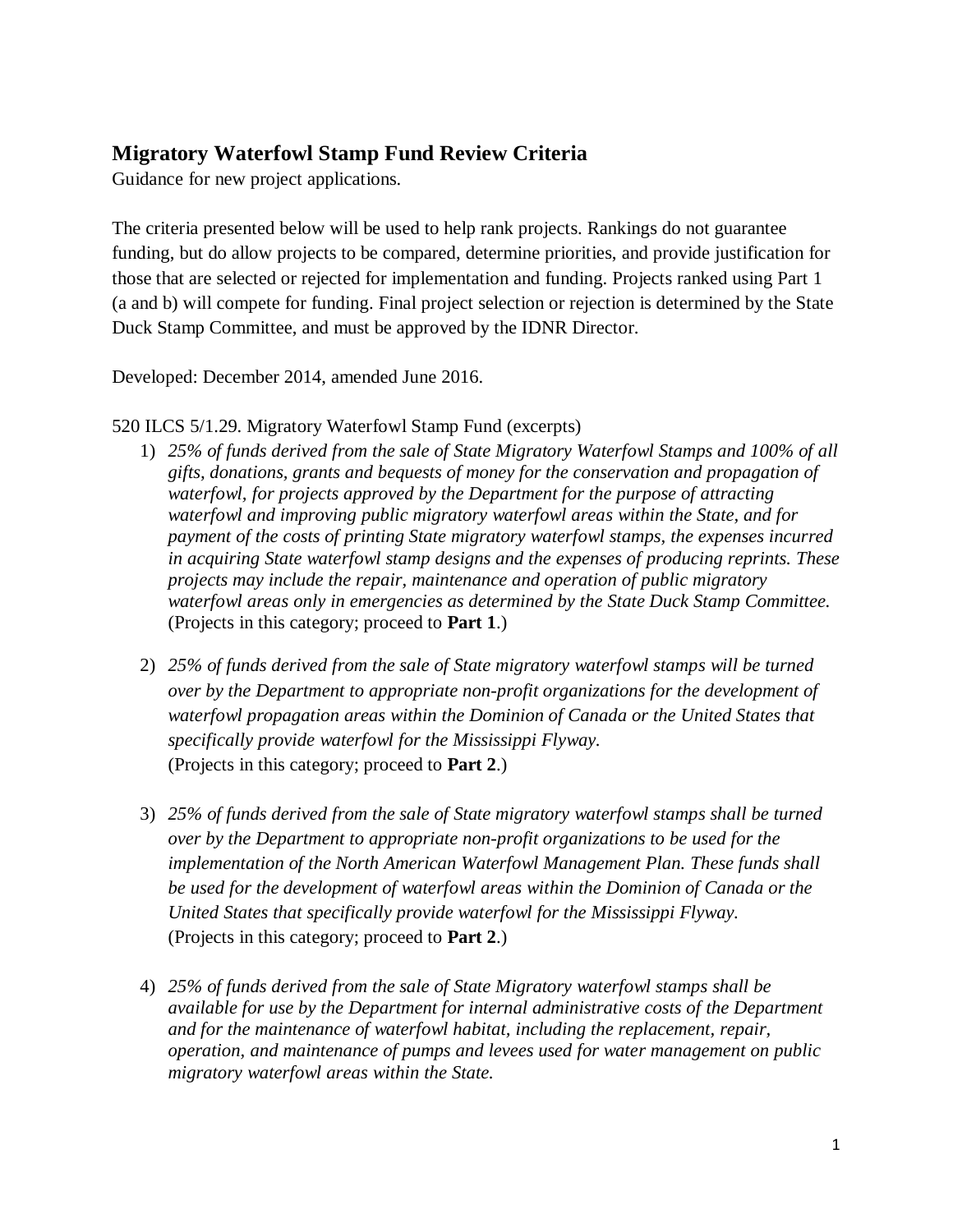| Application Year   |      |  |  |
|--------------------|------|--|--|
| Project Title      |      |  |  |
| Applicant          |      |  |  |
| Score from Page 7: | /100 |  |  |

# **Illinois Migratory Waterfowl Stamp Fund Review Criteria Part 2. Waterfowl habitat projects outside of Illinois.**

### **1. Habitat Quality and Location**

- $25 =$  Habitat is high quality, meets the needs of waterfowl as outlined by NAWMP, and is in a location which band return data indicate provides a high number of waterfowl to Illinois (meets all 3 criteria).
- 15 = Habitat is high quality, but either does not meet the needs of waterfowl as outlined by NAWMP, or is not in a location that provides a high number of waterfowl to Illinois (meets 2 of 3 criteria), although may provide waterfowl to the Mississippi Flyway.
- $10 =$  Meets one of three criteria listed above, high quality habitat, meets the needs of waterfowl as outlined by NAWMP or is in a location that provides a high number of waterfowl to Illinois (meets 1 of 3 criteria) and the Mississippi Flyway.
- $0 =$  Meets none of the criteria, high quality habitat, meets the needs of waterfowl as outlined by NAWMP, nor is in an area that provides a high number of waterfowl to Illinois (meets 0 of 3 criteria) or the Mississippi Flyway. Project Not Recommended for Funding.

# **2. Applicant History and Specialization (Applicants limited to Ducks Unlimited and Delta Waterfowl Foundation)**

- $25 =$  The applicant has a demonstrable history of grassland and wetland conservation in areas of Canada that provide a high number of waterfowl to Illinois. The applicant's primary focus is on waterfowl conservation.
- $20 =$  The applicant has a demonstrable history of grassland and wetland conservation in areas of Canada that do not provide a high number of waterfowl to Illinois, but do provide waterfowl to the Mississippi Flyway. The applicant's primary focus is on waterfowl conservation.
- $15 =$  The applicant has a demonstrable history of grassland and wetland conservation in areas of Canada that provide a high number of waterfowl to Illinois. The applicant's primary focus is not on waterfowl conservation.
- $0 =$  The applicant does not have a history of grassland and wetland conservation in Canada, nor has a primary focus on waterfowl conservation. Project Not Recommended for Funding.